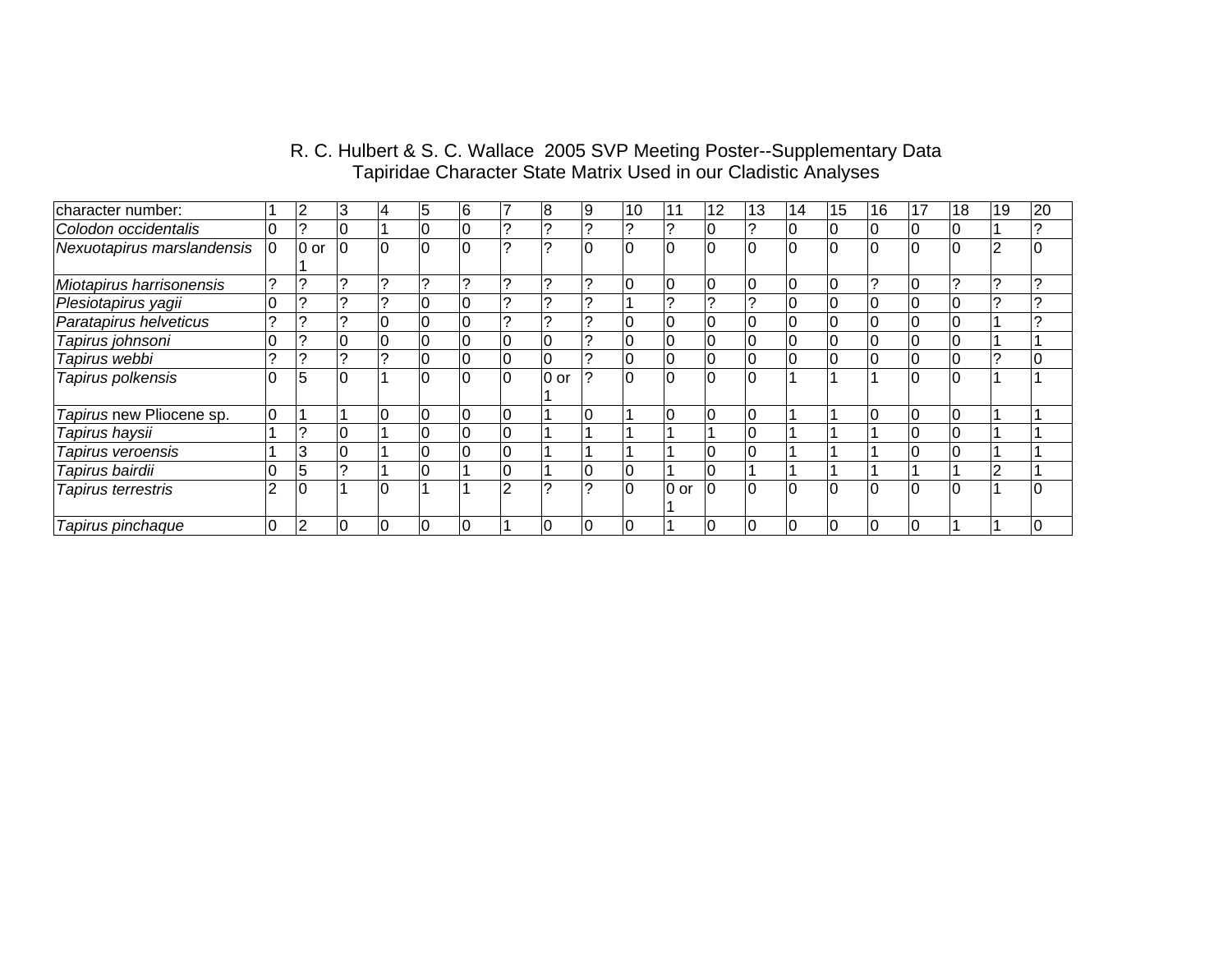| character number:          | 21             | 22 | 23 | 24 | 25 | 26             | 27 | 28 | 29 | 30   | 31      | 32 | 33 | 34             | 35      | 36 | 37 | 38 | 39 | 40 |
|----------------------------|----------------|----|----|----|----|----------------|----|----|----|------|---------|----|----|----------------|---------|----|----|----|----|----|
| Colodon occidentalis       | 0              |    |    |    |    |                |    |    |    |      |         |    |    |                |         |    |    |    |    |    |
| Nexuotapirus marslandensis | $\overline{0}$ | 10 |    |    |    |                |    |    |    |      |         |    |    |                |         |    |    |    |    |    |
| Miotapirus harrisonensis   | 10             | 10 |    |    |    |                |    |    |    |      |         |    |    |                |         |    |    |    |    |    |
| Plesiotapirus yagii        |                |    |    |    |    |                |    |    |    |      |         |    |    |                |         |    |    |    |    |    |
| Paratapirus helveticus     | 0              |    |    |    |    |                |    |    |    |      |         |    |    |                |         |    |    |    |    |    |
| Tapirus johnsoni           |                |    |    |    |    |                |    |    |    |      |         |    |    |                |         |    |    |    |    |    |
| Tapirus webbi              | 0              |    |    |    |    |                |    |    |    |      |         |    |    |                |         |    |    |    |    |    |
| Tapirus polkensis          |                |    | 10 |    | 10 | 0 or           |    |    | 10 | 0 or | $ 0$ or |    | 10 |                |         |    |    |    |    |    |
|                            |                |    |    |    |    |                |    |    |    |      |         |    |    |                |         |    |    |    |    |    |
| Tapirus new Pliocene sp.   | 10             |    |    |    |    |                |    |    |    |      |         |    |    |                |         |    |    |    |    |    |
| Tapirus haysii             |                |    |    |    |    |                |    |    |    |      |         |    |    |                |         |    |    |    |    |    |
| Tapirus veroensis          | $\mathbf 0$    |    |    |    |    |                |    | 0  |    |      |         |    |    | l0             |         |    |    |    |    |    |
| Tapirus bairdii            | っ              |    |    |    |    | $\overline{2}$ | 3  | 10 | ١O | 10   | ١O      |    | ١O | $ 0$ or        | $ 0$ or |    |    |    |    |    |
|                            |                |    |    |    |    |                |    |    |    |      |         |    |    |                |         |    |    |    |    |    |
| Tapirus terrestris         |                |    |    |    |    |                |    | 2  | 10 | 10   |         |    |    | $\overline{0}$ | ١O      |    |    |    |    | 10 |
| Tapirus pinchaque          |                |    |    |    |    |                |    |    |    |      |         |    |    |                |         |    |    |    |    |    |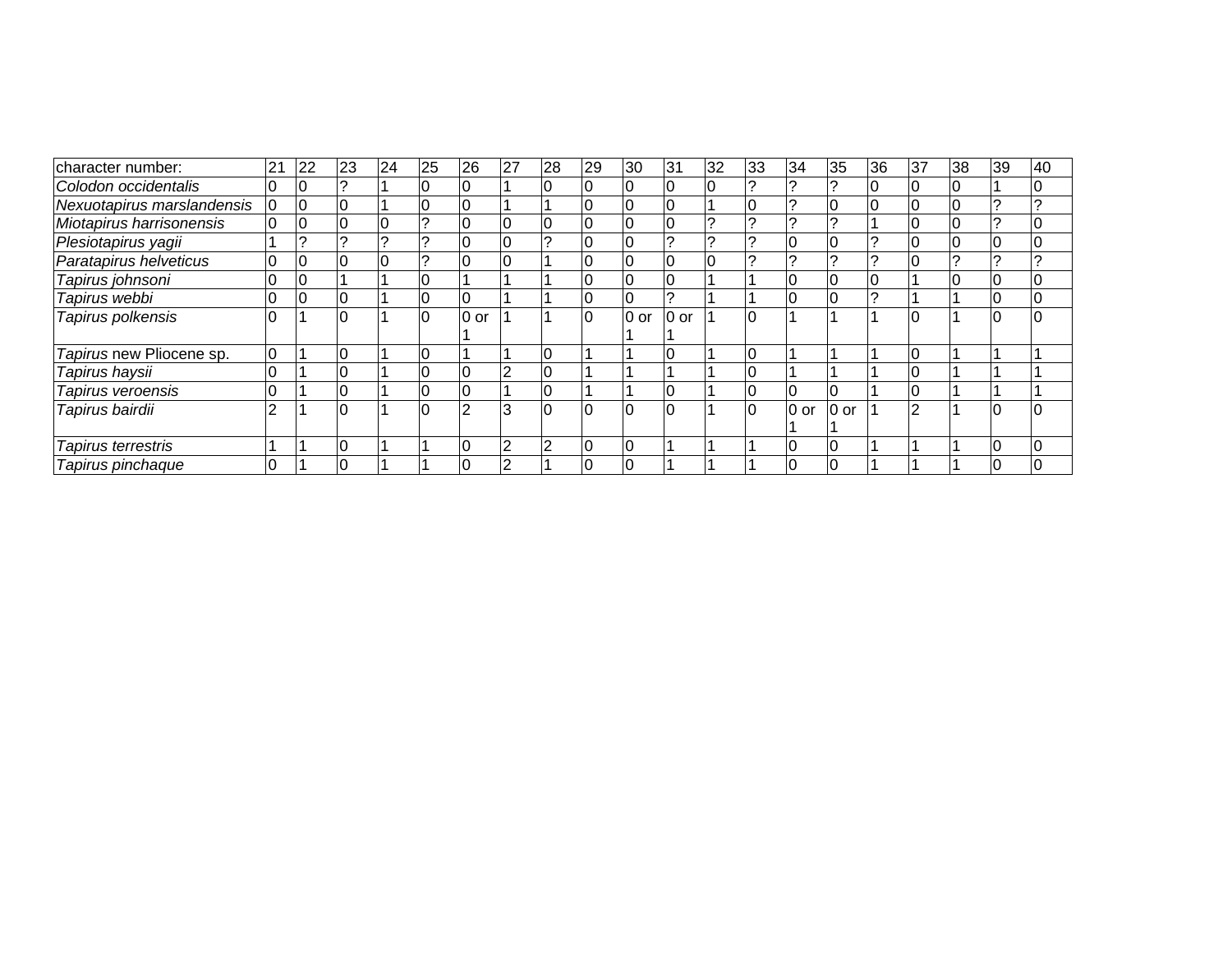| character number:          | 41 | 42 | 43 | 44 | 45 | 146 | 47 | 48 | <b>49</b> | 50 | 51 | 52 | 53 | 54 | 55 | 56 | 57 | 58 | 59 | 60 |
|----------------------------|----|----|----|----|----|-----|----|----|-----------|----|----|----|----|----|----|----|----|----|----|----|
| Colodon occidentalis       |    | 10 |    |    |    | 10  |    | 10 |           |    |    |    |    |    |    |    |    |    |    |    |
| Nexuotapirus marslandensis |    |    |    |    |    |     |    |    |           |    |    |    |    |    |    |    |    |    |    |    |
| Miotapirus harrisonensis   | 0  | 10 |    |    |    |     |    |    |           |    |    |    |    |    |    |    |    |    |    |    |
| Plesiotapirus yagii        |    | ١O |    |    |    |     |    |    |           |    |    |    |    |    |    |    |    |    |    |    |
| Paratapirus helveticus     |    |    |    |    |    | ΙO  |    |    |           |    |    |    |    |    |    |    |    |    |    |    |
| Tapirus johnsoni           |    |    |    |    |    |     |    |    |           |    |    |    |    |    |    |    |    |    |    |    |
| Tapirus webbi              |    |    |    |    |    |     |    |    |           |    |    |    |    |    |    |    |    |    |    |    |
| Tapirus polkensis          |    |    |    |    |    |     |    |    |           |    |    |    |    |    |    |    |    |    |    |    |
| Tapirus new Pliocene sp.   |    |    |    |    |    |     |    |    |           |    |    |    |    |    |    |    |    |    |    |    |
| Tapirus haysii             |    |    |    |    |    |     |    |    |           |    |    |    |    |    |    |    |    |    |    |    |
| Tapirus veroensis          |    |    |    |    |    |     |    |    |           |    |    |    |    |    |    |    |    |    |    |    |
| Tapirus bairdii            |    |    |    |    |    |     |    |    |           |    |    |    |    |    |    |    |    |    |    |    |
| Tapirus terrestris         |    |    |    |    |    |     |    |    |           |    |    |    |    |    |    |    |    |    |    |    |
| Tapirus pinchaque          |    |    |    | IO |    |     |    |    |           |    |    |    |    |    |    |    |    |    |    |    |